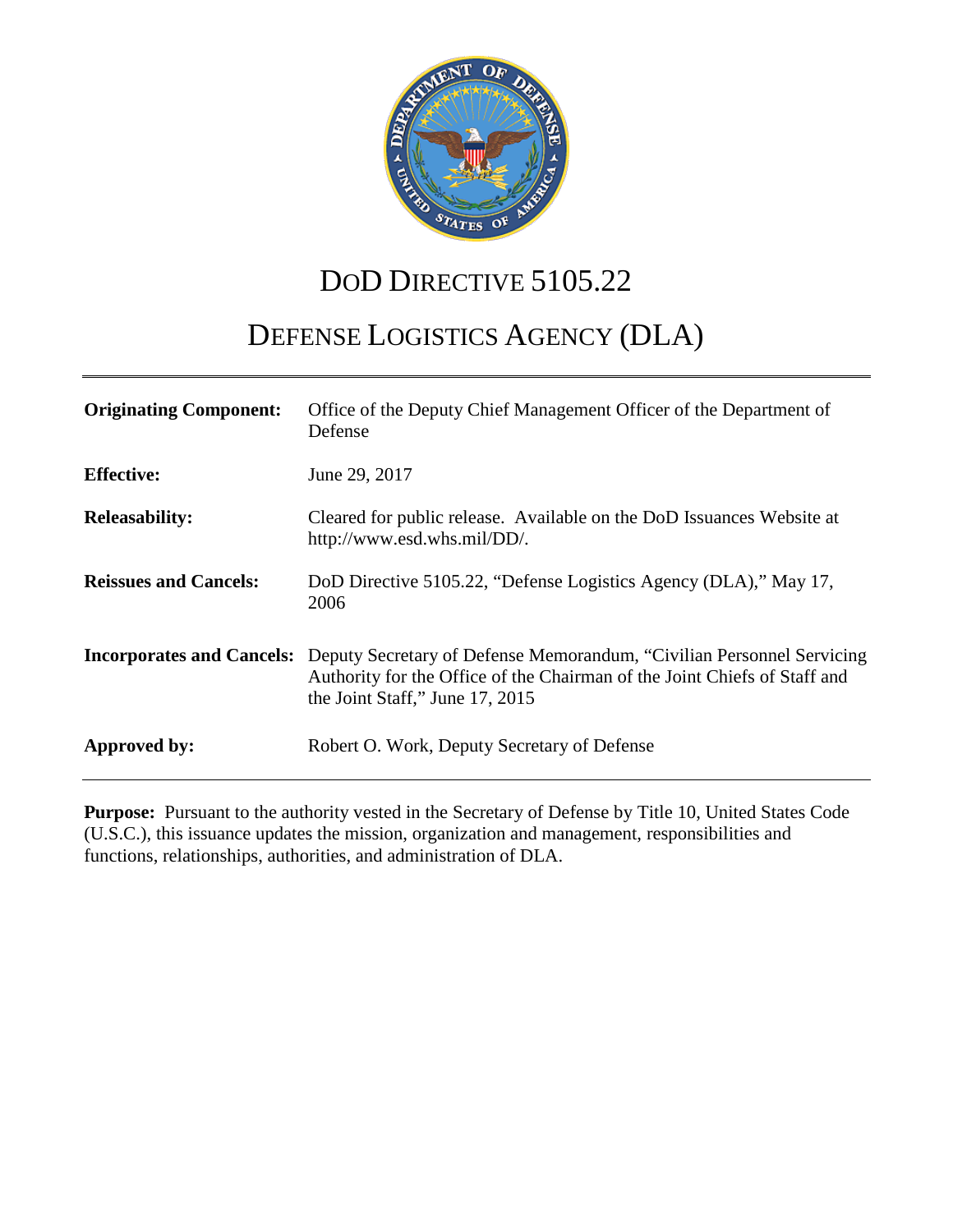## **TABLE OF CONTENTS**

| 3.2. Assistant Secretary of Defense for Energy, Installations, and Environment |  |
|--------------------------------------------------------------------------------|--|
|                                                                                |  |
|                                                                                |  |
| 3.5. CJCS, CCDRs, Secretaries of the MilDeps, and Other DoD Component Heads 10 |  |
|                                                                                |  |
|                                                                                |  |
|                                                                                |  |
|                                                                                |  |
|                                                                                |  |
|                                                                                |  |
|                                                                                |  |
|                                                                                |  |
|                                                                                |  |
|                                                                                |  |
|                                                                                |  |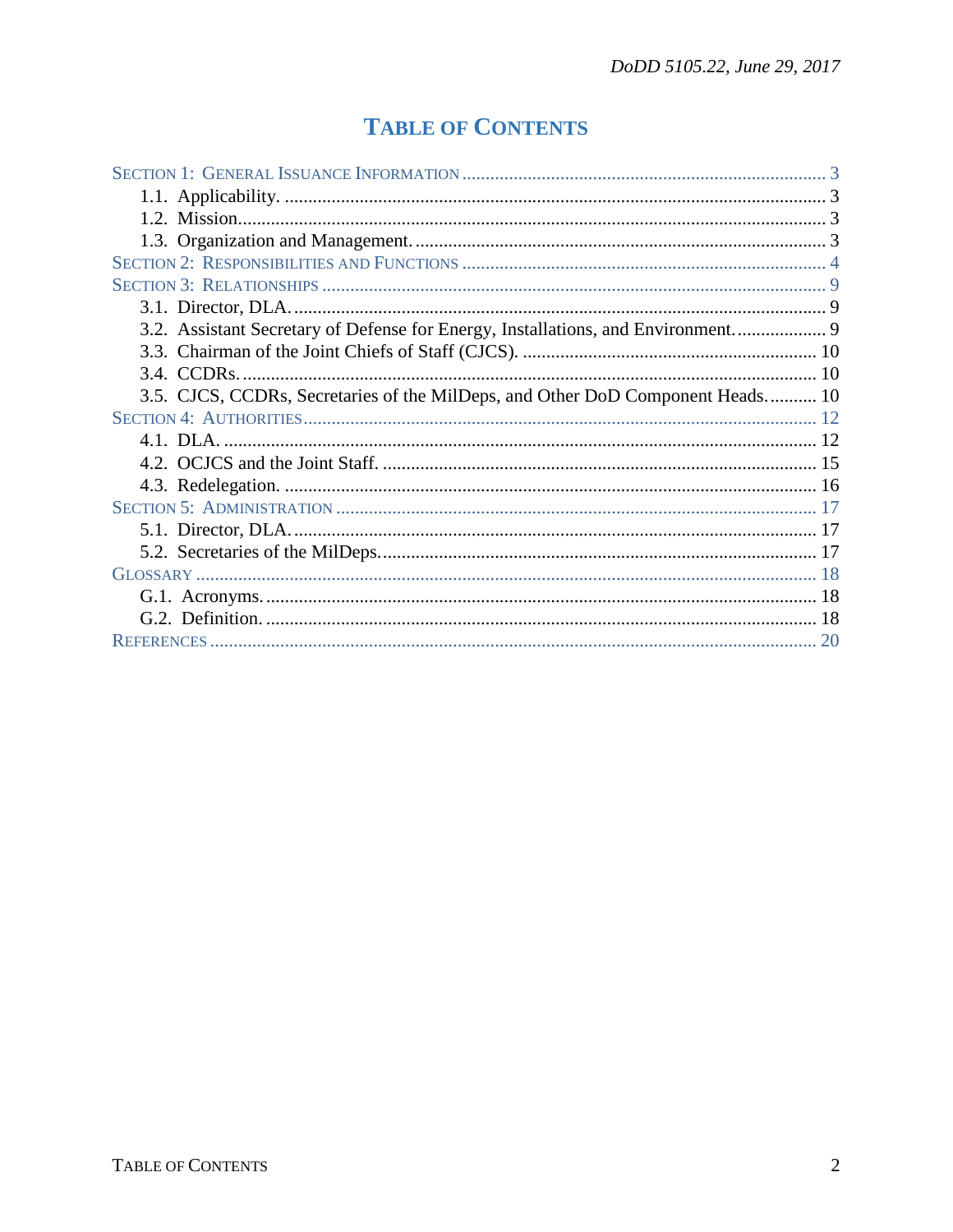### **SECTION 1: GENERAL ISSUANCE INFORMATION**

**1.1. APPLICABILITY.** This issuance applies to OSD, the Military Departments (MilDeps), the Office of the Chairman of the Joint Chiefs of Staff (OCJCS) and the Joint Staff, the Combatant Commands (CCMDs), the Office of the Inspector General of the Department of Defense, the Defense Agencies, the DoD Field Activities, and all other organizational entities within the DoD (referred to collectively in this issuance as the "DoD Components").

#### **1.2. MISSION.**

a. DLA functions as an integral element of the military logistics system responsible for providing effective, efficient, and risk-mitigated worldwide logistics support to the DoD under conditions of peace and war, as well as to federal agencies, and, when authorized by law or by agreement, State and local government organizations, foreign governments, and international organizations.

b. DLA is DoD's source of supply for all items and services assigned to DLA, in accordance with applicable acquisition regulations.

#### **1.3. ORGANIZATION AND MANAGEMENT.**

a. DLA is a Defense Agency, pursuant to Sections 191 and 192 of Title 10, U.S.C., under the authority, direction, and control of the Under Secretary of Defense for Acquisition, Technology, and Logistics (USD(AT&L)), through the Assistant Secretary of Defense for Logistics and Materiel Readiness (ASD(L&MR)), in accordance with DoD Directives (DoDD) 5134.01 and 5134.12.

b. DLA is a Combat Support Agency (CSA), pursuant to Section 193 of Title 10, U.S.C., and in accordance with DoDD 3000.06.

c. DLA consists of a director and subordinate organizational elements established by the director within resources assigned by the Secretary of Defense.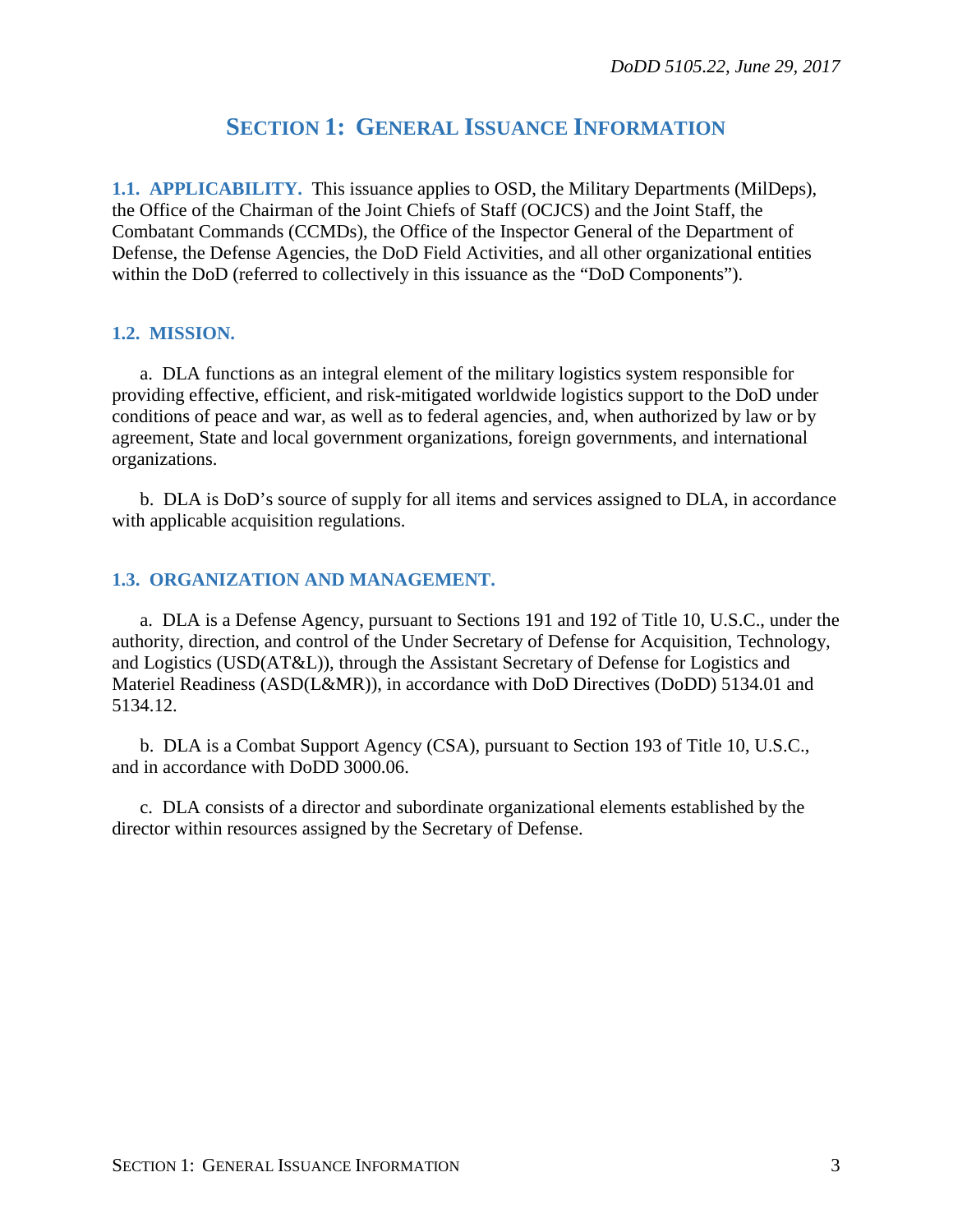### **SECTION 2: RESPONSIBILITIES AND FUNCTIONS**

The Director, DLA:

a. Organizes, directs, and manages DLA and all assigned resources; procures assigned items and services; and administers, supervises, and controls all programs, joint enabling capabilities, services, and items assigned to DLA.

b. Provides advice and assistance on logistics matters, including development of future strategic logistics initiatives and concepts, to the OSD, the MilDeps, the OCJCS and the Joint Staff, the CCMDs, other DoD Components, and other designated organizations, as appropriate.

c. Supports the USD(AT&L) in his or her role as the Defense Logistics Executive, to integrate and improve the global supply chain through collaboration with key stakeholders, including the MilDeps, the OCJCS and the Joint Staff, the CCMDs, and other DoD Components.

d. Provides procurement and leasing support and supply chain management for items of supply and services (referred to in this issuance as "items") and materiel commodities that are determined, through the application of approved criteria:

(1) Appropriate for integrated management by a single agency on behalf of all of the DoD Components.

(2) Otherwise specifically assigned by appropriate authority (including DoD 7000.14-R).

(3) Which are not specifically determined to be appropriate for integrated management, or which have not been otherwise appropriately assigned, but are similar to, and fall within, the general categories of determined or assigned items and are at the request of a MilDep, unless specifically assigned to a MilDep, other DoD Component, or the General Services Administration (GSA), in accordance with Volume 3 of DoD Manual (DoDM) 4140.01 and DoDM 4140.26-M.

e. Provides procurement management and related support functions for depot-level repairable spares procurement.

f. Performs and procures comprehensive logistics support and related services associated with furnishing and consuming materiel commodities for assigned items (e.g., supports the fullrange of food preparation, both inside and outside the continental United States), on behalf of DoD Components and other authorized customers, as well as energy commodities and related services, in accordance with DoD Instructions (DoDI) 4140.25 and 4170.11, and DoDM 4140.25-M. At the request of a MilDep, performs and procures other services, including weapon system and equipment support, training, and performance-based logistics integration services.

g. Maintains a DoD worldwide wholesale logistics and distribution system and retail supply, storage, and distribution system at selected MilDep industrial activities, and efficiently and cost effectively provides all logistics management functions required for DLA-managed items to ensure responsive, integrated support of the MilDeps and CCMDs.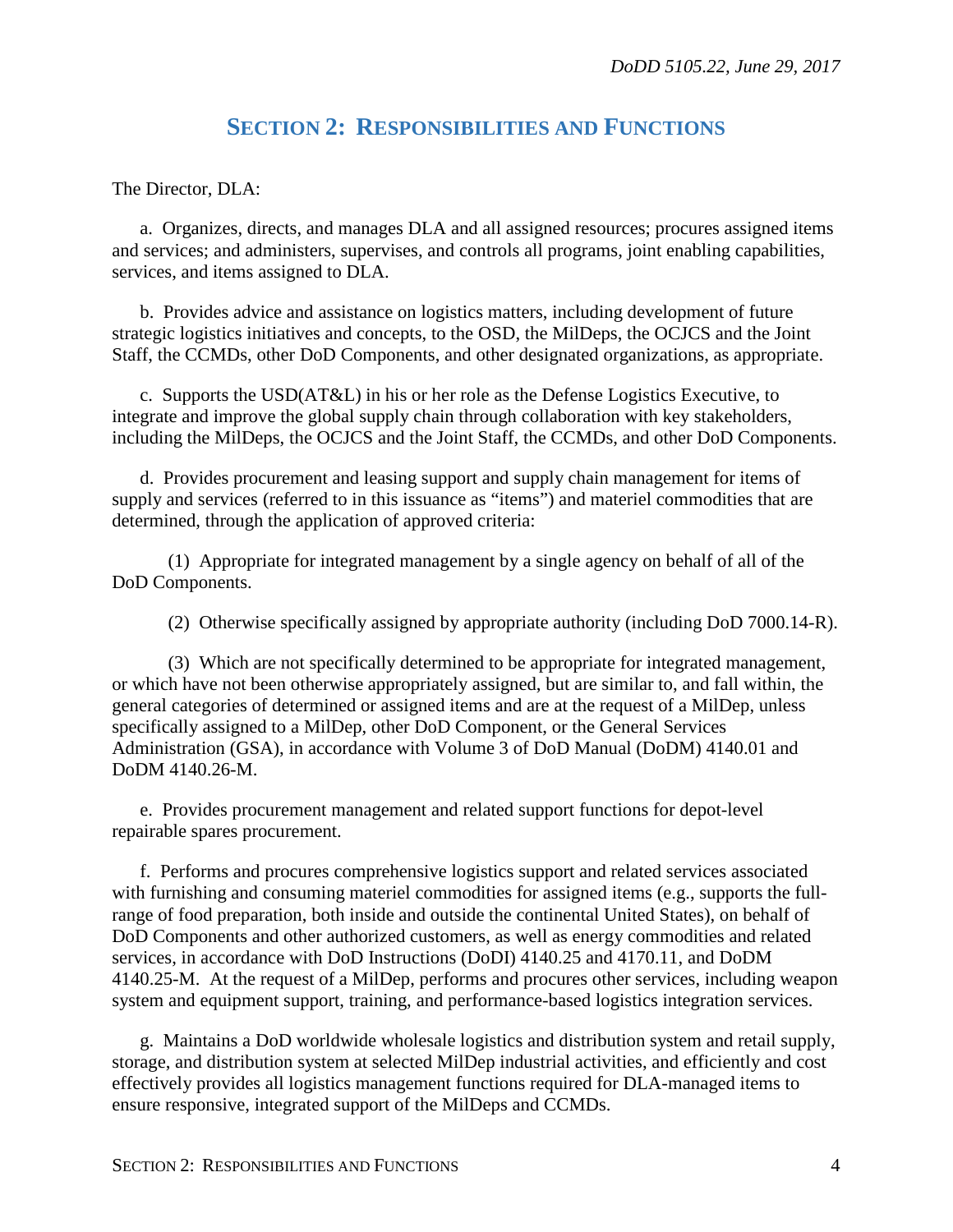h. Prescribes a schedule of fees for recovering the costs of providing logistics information data products to the Federal Government, to a State or subdivision of a State, or to any person, pursuant to Section 197 of Title 10, U.S.C.

i. Performs systems analysis and design, process development, system implementation, program management, and maintenance for supply and service systems managed by DLA (consistent with applicable DoD information technology policies), and for other matters assigned.

j. Develops, monitors, and maintains effective supply relationships with GSA to ensure the timely availability of GSA items required by the DoD Components.

k. In accordance with DoDD 3000.06, executes those responsibilities applicable to DLA's designation as a CSA. Regarding support to the CCMDs:

(1) Participates fully in adaptive planning and execution across the spectrum of military operations and in Global Force Management (GFM) procedures to apportion and allocate resources in support of Combatant Commander (CCDR) adaptive planning and execution activities.

(2) Establishes DLA Regional Commands (DRC) and appoints DLA Regional Commanders to support the geographic CCMDs.

(a) The DRCs serve as focal points for coordinating DLA support to their respective CCMD areas of responsibility.

(b) DRC tasks include: supporting current operations, deliberate and crisis action planning efforts, and executing operational control (OPCON) of allocated forward-deployed expeditionary DLA support teams (DSTs); providing coordinated and responsive logistics support; developing local policies, plans, and procedures; developing resource requirements; ensuring security compliance; and providing for the management, coordination, and direction of DLA activities within the geographic CCMDs. DSTs deployed in support of the United States Northern Command and United States Southern Command are OPCON to the Headquarters DLA, Director of Logistics Operations (J3).

(3) Through the Joint Contingency Acquisition Support Office (JCASO), provides an operational contract support (OCS) joint strategic enabling capability to the geographic CCMDs and the United States Special Operations Command through planning and joint training. Conducts OCS-related engagements with interagency and multinational partners and provides initial OCS mission support to the joint force commander to help ensure the CCMD has an organizational approach to OCS in accordance with law. When a JCASO mission support team is engaged in forward operations during conflicts, contingencies, or humanitarian assistance operations, or during exercises, the JCASO team is OPCON to the CCMD joint force commander.

(4) In support of adaptive planning and execution and when requested through a GFM Request for Forces or Secretary of Defense approved standing execute order, establishes and deploys expeditionary capabilities to support CCMD mission execution. These capabilities can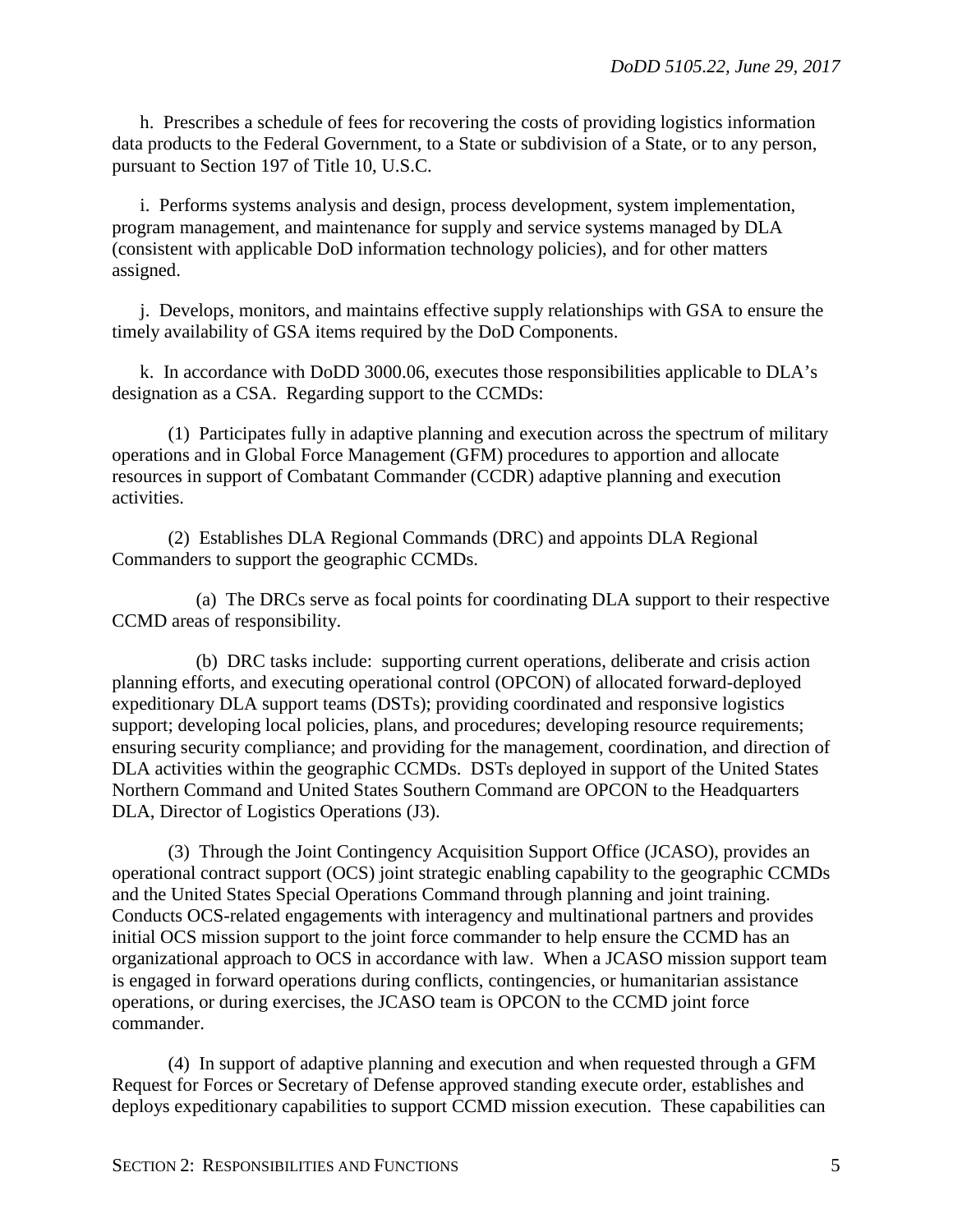include personnel to provide commodity and logistics services support, materiel disposition and retrograde, liaison, OCS enabling capability, expeditionary contracting joint contingency acquisition support, and deployable depots with warehousing and shipping consolidation functions. Establishes support organizations to serve the geographic CCMDs and subordinate DSTs, which are designed to forward-deploy during contingency operations. The DSTs provide liaison officers, logistics operations and plans officers, and other logistical support officers to the CCMD, as the Headquarters DLA, Director of Logistics Operations (J3) directs.

(5) Provides personnel augmentation to CCMD Joint Deployment Distribution Operations Center when requested.

l. Provides logistics information, products, and services for authorized customers. Manages and integrates logistics data for dissemination on the Federal Catalog System. Serves as the centralized DoD cataloging agent and demilitarization coding validation agent.

m. Manages DLA logistics transformation programs to improve logistics data transparency (e.g., sharing visibility of requirements, acquisitions, requisitions, inventory shipments, in-transit visibility, and receipts) and to integrate processes and capabilities for joint global end-to-end supply planning and execution.

n. Manages schedules of multiple-award contracts providing for DoD-wide and federal civilian agency ordering.

o. Executes and coordinates assigned DoD Executive Agent (DoD EA) responsibilities by providing end-to-end support for the warfighter, consistent with applicable law and DoDD 5101.1. Within the scope of DLA's assigned responsibilities and functions, DLA's authority as the DoD EA for materiel outlined in Paragraphs 2.o. (1)-(5) takes precedence over the authority of other DoD Component officials performing related or collateral joint or multi-component support responsibilities and functions. Serves as the DoD EA, coordinator, and primary supplier to the MilDeps and CCMDs for these items:

(1) The DoD EA for Bulk Petroleum, in accordance with DoDD 5101.8.

(2) The DoD EA for Medical Materiel, in accordance with DoDD 5101.09E.

(3) The DoD EA for Subsistence, in accordance with DoDD 5101.10E.

(4) The DoD EA for Construction and Barrier Materiel, in accordance with DoDD 5101.12E.

(5) The DoD EA for Defense Logistics Management Standards, in accordance with DoDD 8190.01E.

p. Ensures collaboration and DoD-wide integration of clothing and textile activities, in accordance with DoDI 4140.63.

q. Keeps the ASD(L&MR) informed of key performance indicators, as necessary.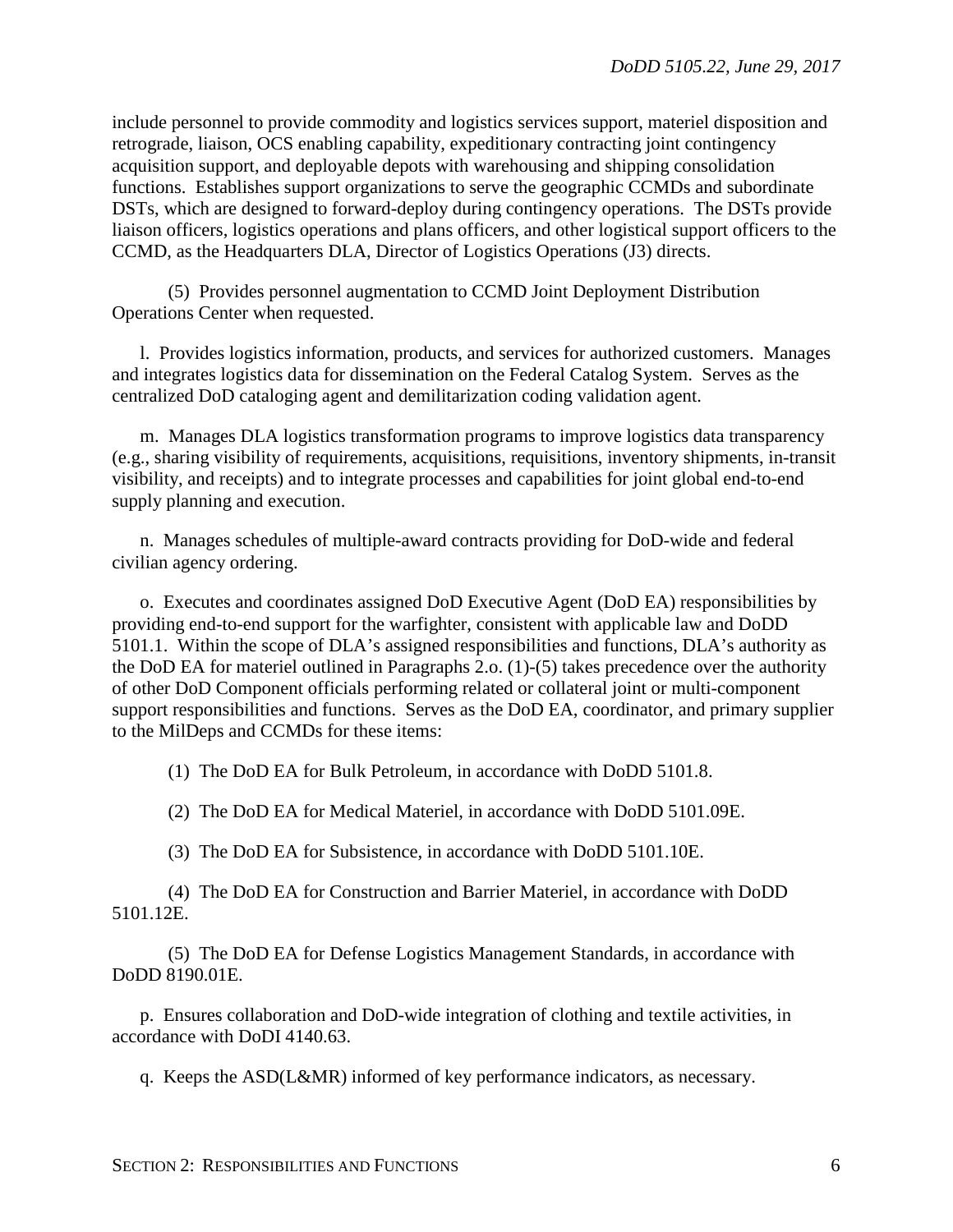r. In accordance with DoDD 5134.01 and DoDI 5330.03, through a DLA field activity, serves as the DoD single manager for printing and high-speed, high-volume duplicating, including both the operation of DoD in-house facilities and the procurement of these services from outside the DoD, and as the preferred provider of document conversion and automation services in the DoD.

s. Through a DLA field activity, executes the worldwide Defense Materiel Disposition Program and DoD Demilitarization Program and provides DLA customers with disposition solutions and best value support for the efficient and timely disposition of personal property, in accordance with DoDM 4160.21 and DoDI 4160.28.

t. Through a DLA field activity, maintains a network of worldwide distribution centers that provide effective and efficient distribution solutions to MilDeps, CCMDs, other DoD Components, and federal agencies, including inventory, packaging, care of stock in storage, kitting, and custom consolidation.

(1) In addition to wholesale and retail receiving, storing, and issuing of materiel (including hazardous materials) from various DoD supply chains, DLA coordinates worldwide transportation support through multiple air and surface modes, including dedicated truck routes.

(2) DLA provides materiel movement tracking and expediting services, while providing asset visibility to its customers.

(3) DLA provides agile and responsive contingency support (including humanitarian assistance and disaster relief) through its expeditionary distribution capability, coupled with contingency storage and distribution contracting.

u. Through a DLA field activity, serves as the primary source of non-government materiel storage and distribution through partnerships to leverage equipment, personnel, and technical competence to maintain weapons systems necessary for national defense and contingency operations.

v. Through the DLA Nuclear Enterprise Support Office, collaborates with the MilDeps on DLA nuclear enterprise sustainment and support efforts and works to integrate those efforts with related logistics processes of the MilDeps at the request of the MilDeps or by agreement with another DoD Component.

w. Through DLA Human Resources, provides reimbursable human resources processing support to other DoD Components, as directed by the Secretary of Defense.

x. Ensures best value supply chain support to the customer for all managed commodities and services DLA provides.

y. Operates the National Defense Stockpile on behalf of the USD(AT&L), in accordance with Executive Order (E.O.) 12626. The USD(AT&L) serves as the National Defense Stockpile Manager, as delegated by DoDD 5134.01.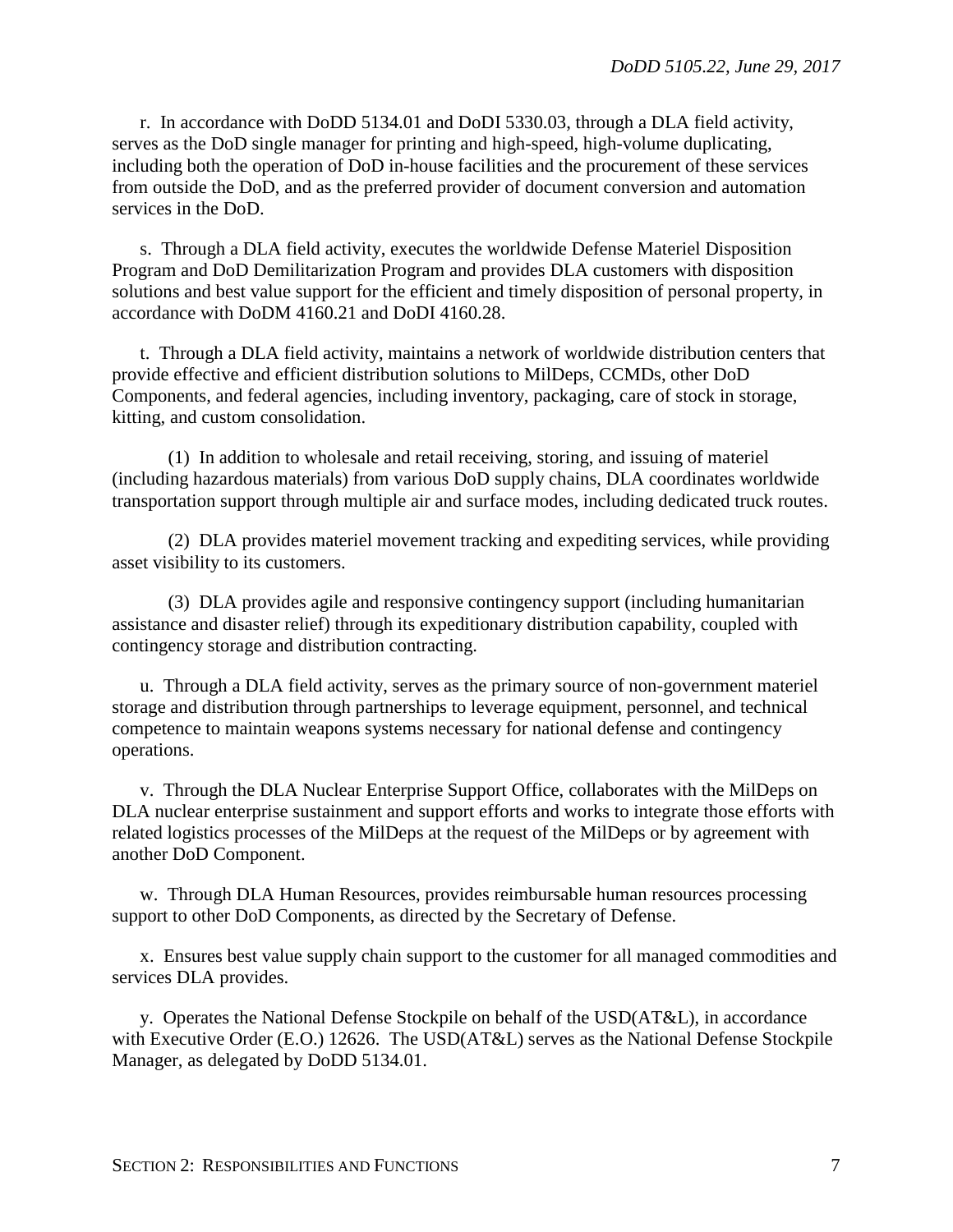z. Through DLA Information Operations, executes acquisition program management responsibilities to develop, operate, and sustain the DoD Enterprise Business Systems in accordance with the Secretary of Defense Efficiencies Initiatives.

aa. Supports service provider requirements for DoD reporting entity financial statement audit engagements.

ab. Designs and manages DLA programs and activities to improve standards of performance, economy, and efficiency to demonstrate DLA's attention to the requirements of its organizational customers.

ac. Performs other duties as assigned by the Secretary of Defense, the Deputy Secretary of Defense, the USD(AT&L), or the ASD(L&MR).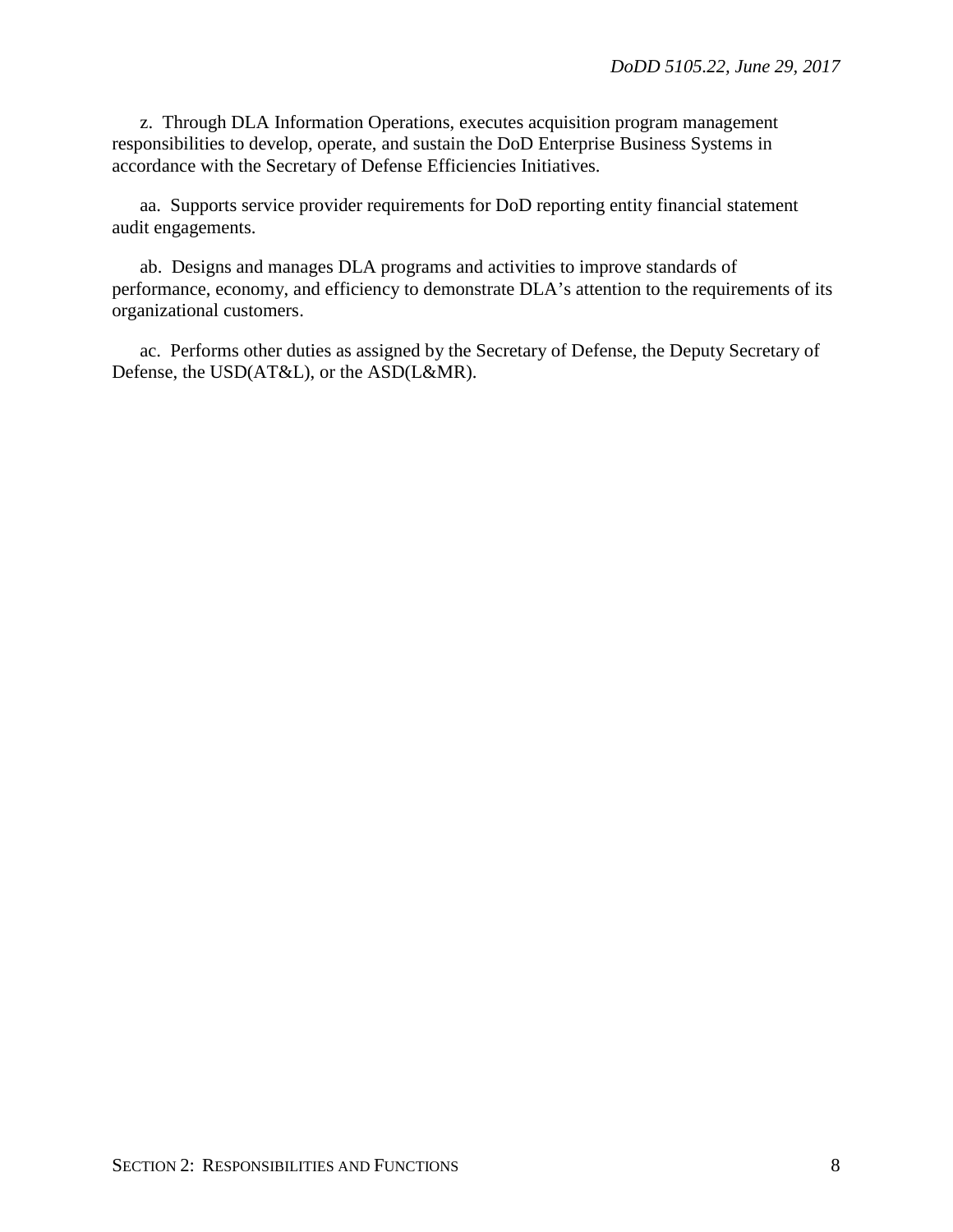### **SECTION 3: RELATIONSHIPS**

**3.1. DIRECTOR, DLA.** Under the authority, direction, and control of the ASD(L&MR) and in the performance of assigned responsibilities and functions, the Director, DLA:

a. Reports directly to the ASD(L&MR).

b. Maintains appropriate liaison with the other DoD Components, the agencies and departments of the Executive Branch, State and local government organizations, foreign governments, and international organizations to exchange information and integrate efforts on programs and activities related to assigned responsibilities. Communications with foreign governments for the purpose of entering into international agreements must be coordinated with the General Counsel of the Department of Defense and be conducted in accordance with DoDD 5530.3.

c. Maintains close working relationships with weapon systems managers of the MilDeps to ensure integration of effort and exchange of technical programs and reference data.

d. Collaborates with the Commander, United States Transportation Command, in support of distribution process improvement efforts to ensure consistency with Defense Logistics and Global Supply Chain Management System requirements.

e. Uses existing systems, infrastructure, and services of the DoD and other federal agencies, when possible and acceptable to the mission, to avoid duplication and to achieve maximum efficiency and economy. Preserves the capability of assigned facilities and other assets to accomplish the organizational mission.

f. Informs the Deputy Chief Management Officer of the Department of Defense on Defense Enterprise Business information technology systems in those cases where the Deputy Chief Management Officer is the appropriate approval official.

**3.2. ASSISTANT SECRETARY OF DEFENSE FOR ENERGY, INSTALLATIONS, AND ENVIRONMENT.** Under the authority, direction, and control of the USD(AT&L), the Assistant Secretary of Defense for Energy, Installations, and Environment:

a. In coordination with the ASD(L&MR), assesses risks associated with the procurement and delivery of energy commodities.

b. Establishes the operational energy strategy and implementing policies and procedures.

c. Reviews the proposed DLA budget for adequacy in meeting the operational energy strategy.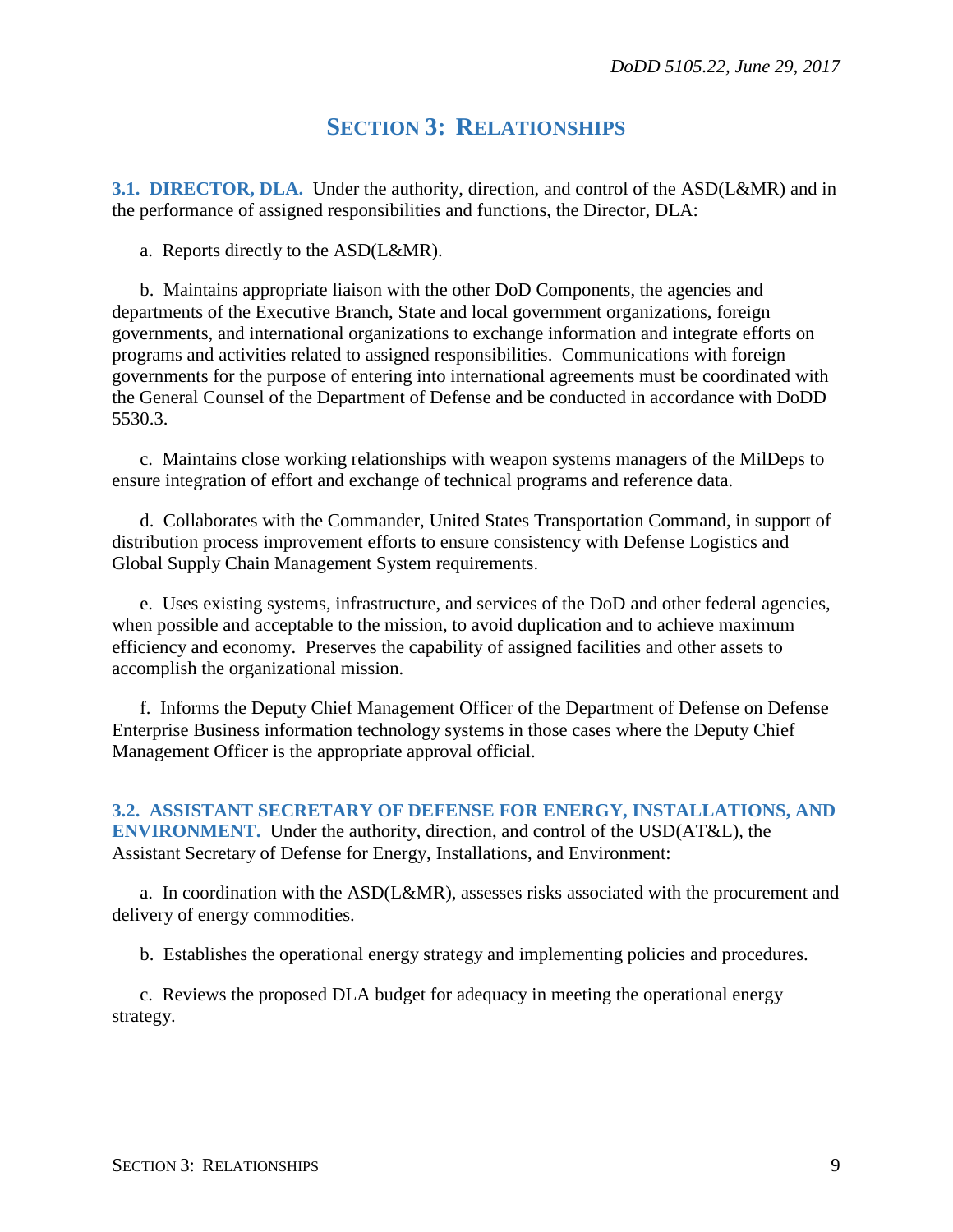**3.3. CHAIRMAN OF THE JOINT CHIEFS OF STAFF (CJCS).** In accordance with DoDD 3000.06, the CJCS executes those responsibilities applicable to DLA's status as a CSA, which include:

a. Incorporating DLA in deliberate and crisis action planning efforts, ensuring DLA capabilities are approved through the GFM process.

b. Incorporating DLA in joint training exercises, studies, and initiative development.

c. Providing recommended taskings related to defense readiness, through the ASD(L&MR), to the Director, DLA.

d. Coordinating with the Director, DLA, through the ASD(L&MR), on the development and submittal of proposed joint logistics requirements and priorities consistent with integrated materiel management.

**3.4. CCDRS.** In accordance with DoDD 3000.06, the CCDRs execute those responsibilities applicable to DLA's status as a CSA, which include:

a. In a major emergency, assume temporary OPCON of all DLA elements in the contingency geographic area of operations, with notification immediately following to the Secretary of Defense through the CJCS, the appropriate operational commander, and the Director, DLA.

b. Ensure DLA is included in the Joint Operation Planning Process and that DSTs are validated in the time-phased force deployment data developed for contingencies.

c. Review the antiterrorism status of DLA activities within the geographic area of responsibility, in accordance with DoDD 2000.12.

d. Provide recommended taskings, through the ASD(L&MR), to the Director, DLA, to participate in major exercises that support the Joint Training Program.

e. Ensure the commanders of the respective component commands:

(1) Exercise such responsibilities and authorities pertinent to DLA elements as may be assigned or delegated to them by the relevant CCMD.

(2) Provide for the physical security and administrative and logistics support of DLA elements as agreed to by the Director, DLA, and the commanders of the component commands concerned under inter-Service support agreements, performance-based agreements, and other appropriate agreements.

#### **3.5. CJCS, CCDRS, SECRETARIES OF THE MILDEPS, AND OTHER DOD**

**COMPONENT HEADS.** The CJCS, the CCDRs, the Secretaries of the MilDeps, and the other DoD Component heads, within their respective areas of responsibility: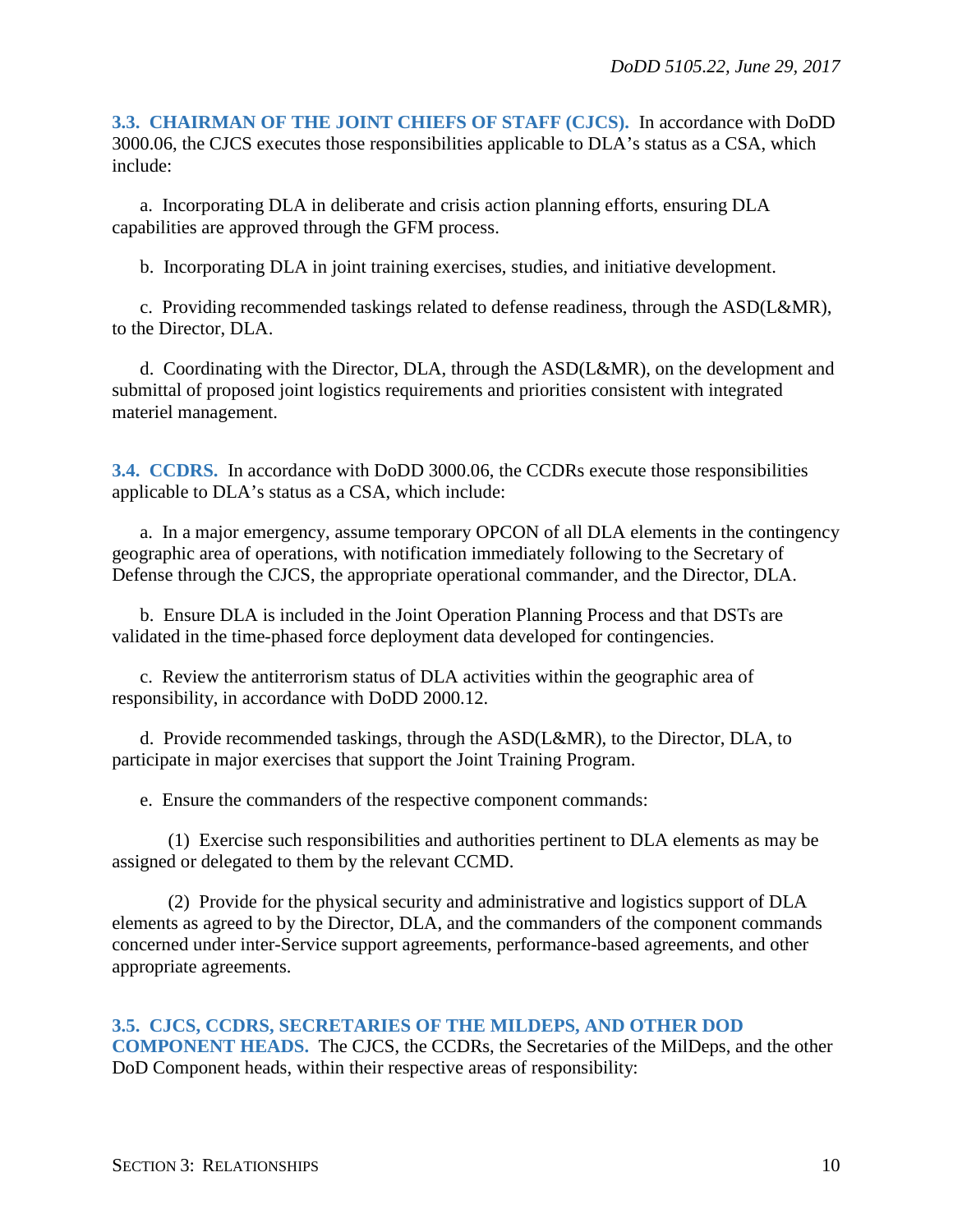a. Provide to the Director, DLA, support and logistical planning information that affect the responsibilities and functions assigned to DLA.

b. Comply with applicable regulatory requirements of Part 8 of the Federal Acquisition Regulation (FAR), Subpart 208.70 of the Defense FAR Supplement (DFARS), and Volume 3 of DoDM 4140.01, including the exception process, when acquiring all items managed by DLA.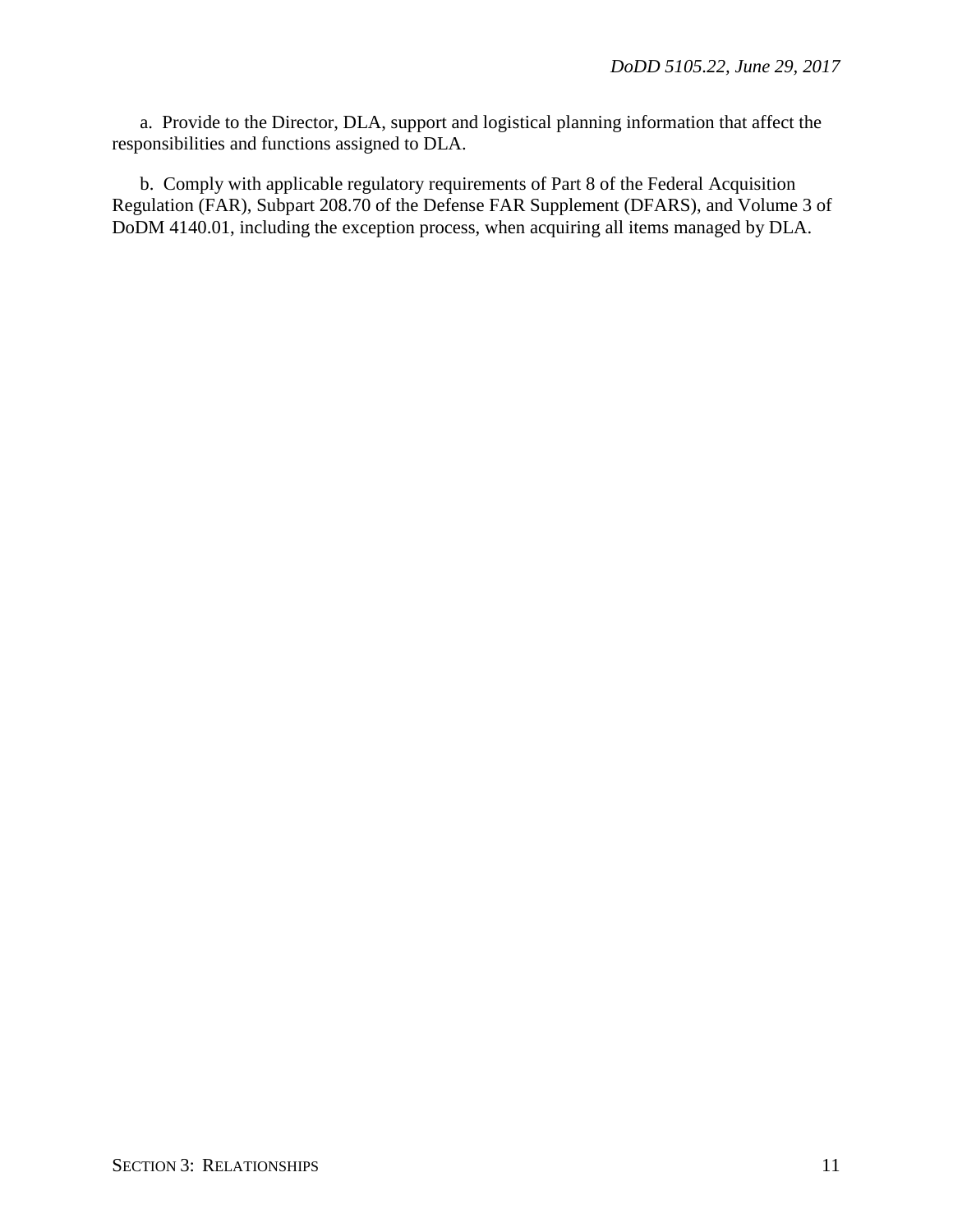### **SECTION 4: AUTHORITIES**

**4.1. DLA.** The Director, DLA, is hereby delegated authority as required in the management and operation of DLA to:

a. Meet the needs of the MilDeps and other authorized customers by conducting, directing, supervising, or controlling all acquisition activities, in accordance with applicable laws, DoD regulations, the FAR, and the DFARS, regarding property, supplies, and services assigned to DLA. To the extent that any law or Executive order specifically limits the exercise of such authority to persons at the secretarial level, such authority will be exercised by the USD(AT&L).

b. Communicate directly with the other DoD Component heads, as necessary, to carry out assigned responsibilities and functions, including the transmission of requests for advice and assistance. Communications to the MilDeps must be transmitted through the Secretaries of the MilDeps, their designees, or as otherwise provided in law or directed by the Secretary of Defense in other DoD issuances. Communications to the CCDRs must be in accordance with Paragraph 4b(3) above the signature of DoDD 5100.01.

c. Communicate with other federal agencies and government officials, State and local officials, members of the public, and representatives of foreign governments, as appropriate, and according to DoD policy, to carry out assigned responsibilities and functions. Communications with representatives of the legislative branch must be conducted through the Office of the Assistant Secretary of Defense for Legislative Affairs, except for communications with defense appropriations committees, which must be coordinated through the Under Secretary of Defense (Comptroller)/Chief Financial Officer, Department of Defense, and be consistent with the DoD Legislative Program.

d. Obtain reports and information, in accordance with DoDI 8910.01, as necessary, to carry out assigned responsibilities and functions.

e. Establish new DLA facilities or recommend to the ASD(L&MR) the reassignment to DLA or use by DLA of existing facilities of the DoD Components for improved effectiveness and economy, where authorized by law.

f. Provide membership on the Defense Acquisition Regulations Council; participate with the MilDeps, the Defense Contract Management Agency, and other federal agencies in developing and publishing the FAR; and participate with the MilDeps and Defense Contract Management Agency in developing and publishing the DFARS, consistent with DoDI 5000.35.

g. Exercise the powers vested in the Secretary of Defense by Sections 301, 302(b), 3101, and 5107 of Title 5, U.S.C., on the employment, direction, and general administration of DLA civilian personnel and for any component receiving human resources support from DLA.

h. Fix rates of pay for wage grade employees exempted from the Classification Act of 1949 by Section 5102 of Title 5, U.S.C., on the basis of rates established under the federal wage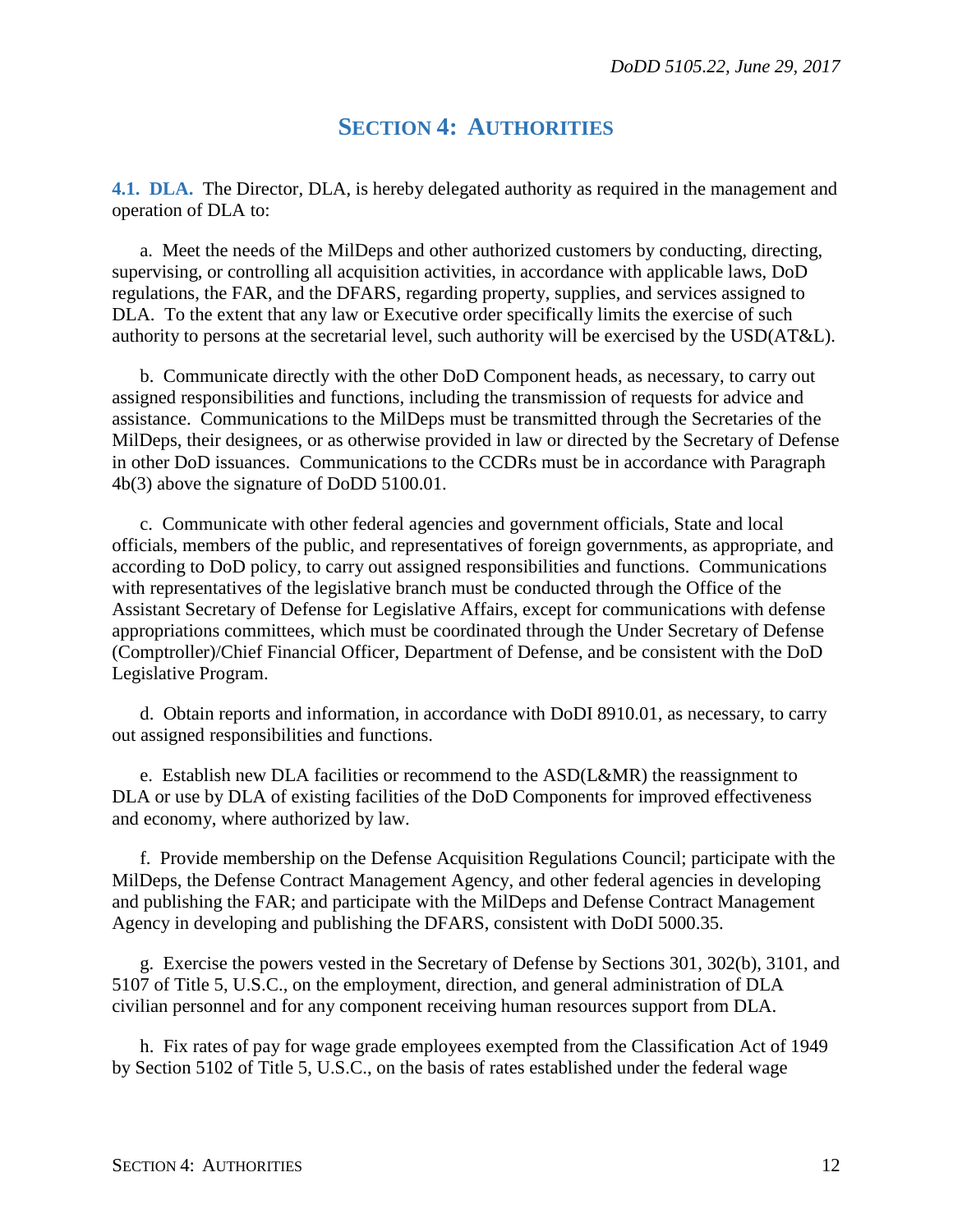system. In fixing such rates, the Director, DLA, must follow the wage schedule established by the DoD wage-fixing authority.

i. Use advisory committees and employ temporary or intermittent experts or consultants, as approved by the Secretary of Defense or the Deputy Chief Management Officer of the Department of Defense, for the performance of DLA functions, consistent with Sections 173 and 174 of Title 10, U.S.C.; Section 3109 of Title 5, U.S.C.; Section 2 of the Appendix of Title 5, U.S.C.; and DoDIs 5105.04 and 5105.18.

j. Administer oaths of office to those entering the DoD or any other oath required by law in connection with employment therein, in accordance with Section 2903 of Title 5, U.S.C., and designate in writing, as necessary, officers and employees of DLA to perform this function.

k. Establish a DLA incentive awards board and pay cash awards to and incur necessary expenses for the honorary recognition of civilian employees of the U. S. Government whose suggestions, inventions, superior accomplishments, or other personal efforts, including special acts or services, benefit or affect DLA, pursuant to Section 4503 of Title 5, U.S.C., applicable Office of Personnel Management regulations, and Volume 451 of DoDI 1400.25.

l. In accordance with E.O. 10450, E.O.12968, and DoDI 5200.02, as appropriate:

(1) Designate any position in DLA as a sensitive position.

(2) Authorize, in exceptional circumstances where official functions must be performed before the completion of an investigation and adjudication process, temporary access to a sensitive position in DLA for a limited period to individuals for whom an appropriate investigation is underway.

(3) Initiate personnel security inquiries and, if necessary, in the interest of national security, suspend a security clearance for personnel assigned to, detailed to, or employed by DLA. Any actions pursuant to this paragraph must be taken in accordance with procedures in DoDM 5200.02.

(4) In the interest of national security and if necessary, suspend or terminate personnel assigned to, detailed to, or employed by DLA. Any actions pursuant to this paragraph must be taken in accordance with procedures in DoDM 5200.02.

m. Act as agent for the collection and payment of employment taxes imposed by Chapter 21 of the Internal Revenue Code of 1954, as amended; and, as such agent, make all determinations and certifications required or provided for under the Internal Revenue Code of 1954, as amended (Section 3122 of Title 26, U.S.C.), and the Social Security Act, as amended (Sections 405(p)(1) and (2) of Title 42, U.S.C.), with respect to DLA employees.

n. Authorize and approve:

(1) Travel for military and civilian personnel assigned or detailed to DLA, in accordance with the Joint Travel Regulations.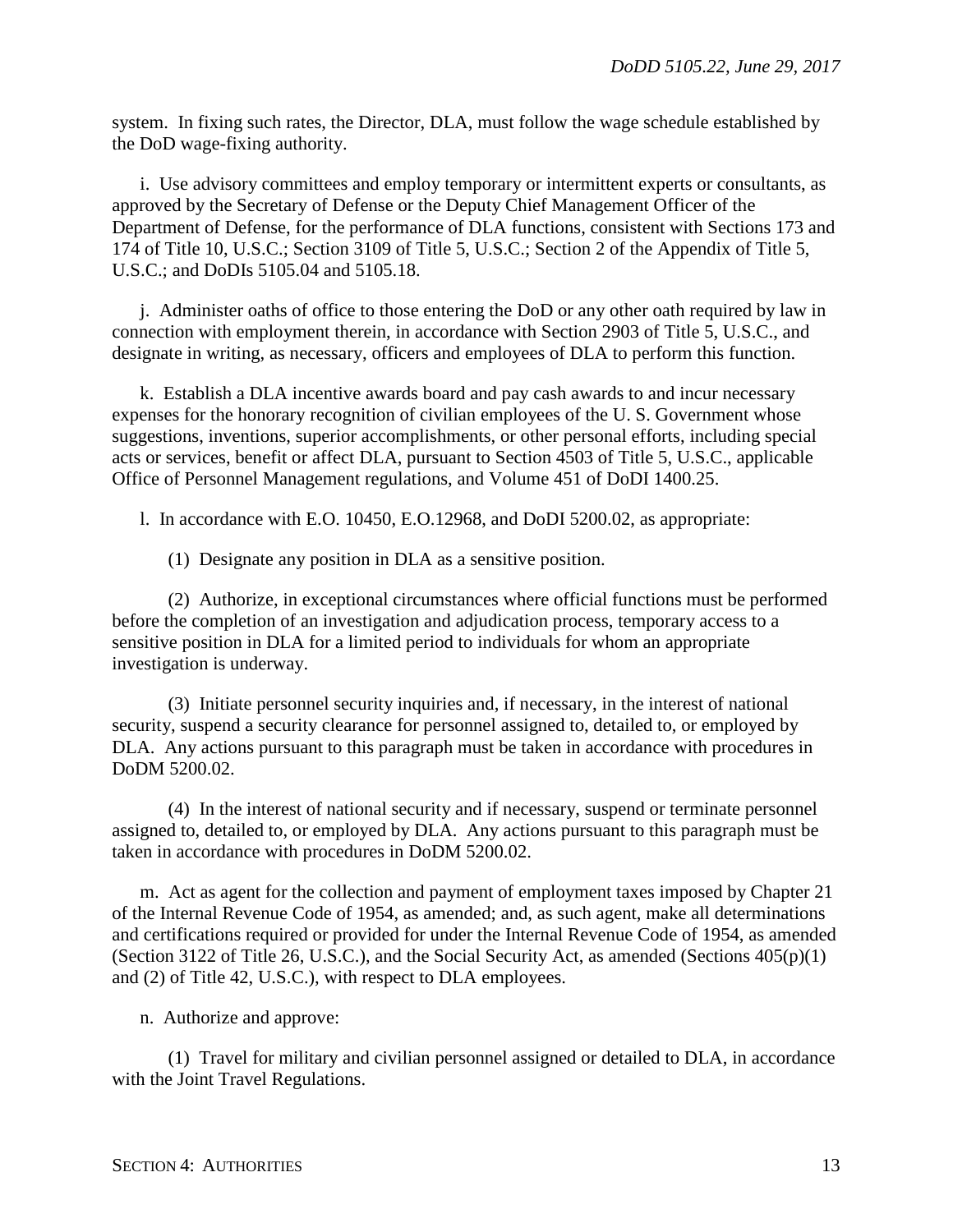(2) Invitational travel to non-DoD personnel whose consultative, advisory, or other highly specialized technical services are required in a capacity that is directly related to or in connection with DLA activities, in accordance with the Joint Travel Regulations.

(3) Overtime work for DLA civilian personnel, in accordance with Section 5542 of Title 5, U.S.C., and Parts 550 and 551 of Title 5, Code of Federal Regulations.

o. Approve the expenditure of funds available for travel by military personnel assigned or detailed to DLA for expenses incident to attending meetings of technical, scientific, professional, or other similar organizations when the approval of the Secretary of Defense or a designee is required by Section 455 of Title 37, U.S.C.

p. Develop, establish, and maintain an active and continuing records management program, pursuant to Section 3102 of Title 44, U.S.C., and DoDI 5015.02.

q. Use the government-wide purchase card for making appropriate purchases of material and services, other than personal services, for DLA when it is determined to be more advantageous and consistent with the best interests of the U. S. Government.

r. Authorize the publication of advertisements, notices, or proposals in newspapers, magazines, or other public periodicals as required for the effective administration and operation of DLA, in accordance with Section 3702 of Title 44, U.S.C.

s. Establish and maintain appropriate property accounts for DLA and appoint boards of survey, approve reports of survey (or financial liability investigations of property loss), relieve personal liability, and drop accountability for DLA property contained in the authorized property accounts that has been lost, damaged, stolen, destroyed, or otherwise rendered unserviceable, in accordance with applicable laws and regulations.

t. Issue the necessary security regulations for the protection of property and place under the jurisdiction of the Director, DLA, in accordance with DoDI 5200.08.

u. Establish and maintain, for the functions assigned, an appropriate publications system for the promulgation of agency regulations, instructions, and reference documents, and changes thereto, similar to the policies and procedures prescribed in DoDI 5025.01.

v. Enter into interdepartmental and intragovernmental support agreements, as the receiver or the supplier, with the other DoD Components, non-DoD Federal Government departments and agencies, and, to the extent permitted by law, State and local governments, as required for the effective performance of DLA responsibilities and functions, in accordance with Section 1535 of Title 31, U.S.C., and DoDI 4000.19.

w. Enter into and administer contracts, directly or through a MilDep, a DoD contract administration services component, or other federal agency, as appropriate, for supplies, equipment, and services required to accomplish DLA's mission. To the extent that any law or Executive order specifically limits the exercise of such authority to persons at the secretarial level of a MilDep, such authority must be exercised by the appropriate Under Secretary or Assistant Secretary of Defense.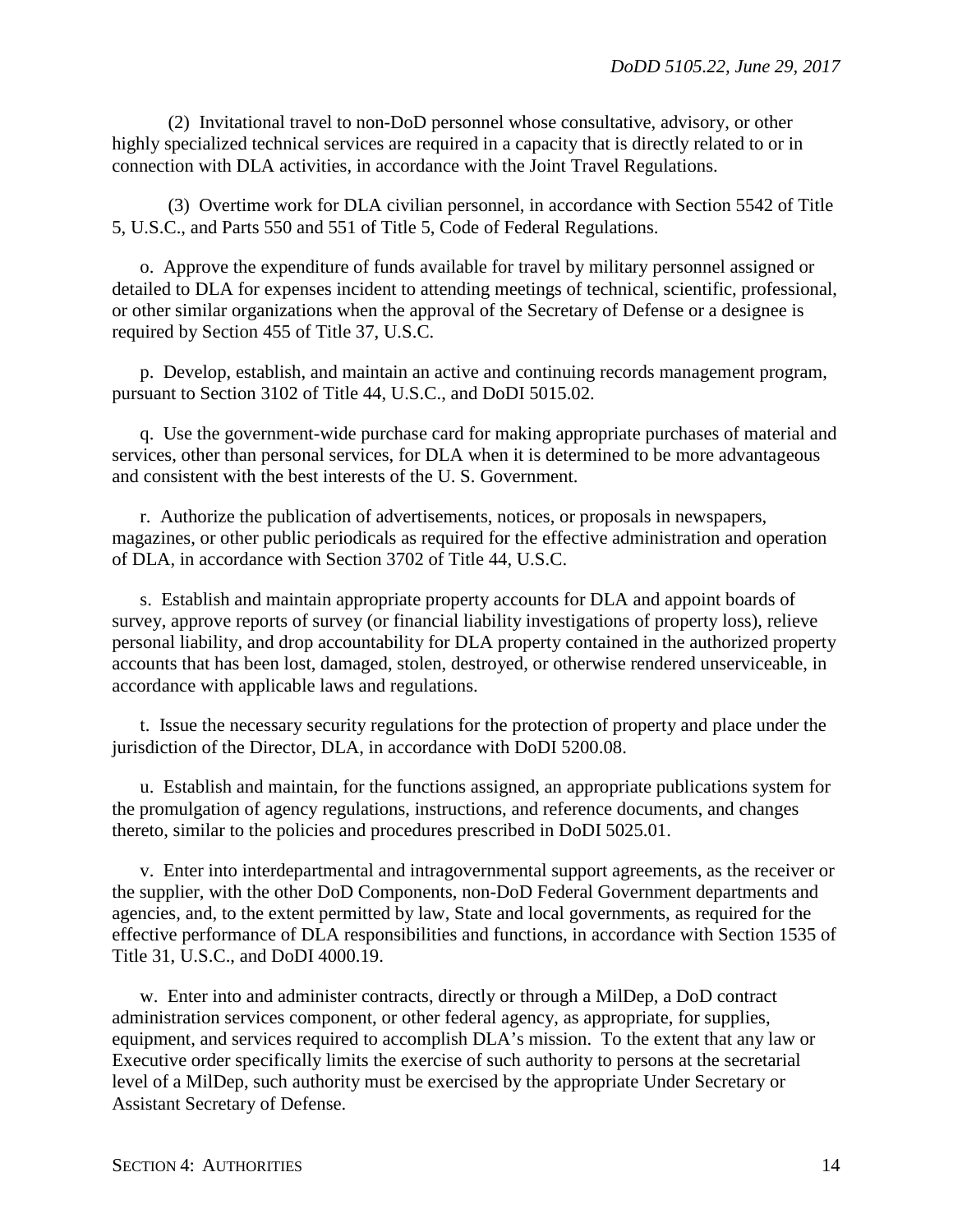x. Exercise the authority to sell surplus and foreign excess property in accordance with the provisions of Chapters 5 and 7 of Title 40, U.S.C.

y. Exercise the powers and duties of the Secretary of Defense for the Defense Industrial Reserve, pursuant to Section 2535 of Title 10, U.S.C.

z. Designate an officer or employee of DLA to serve as the DLA Competition Advocate, pursuant to Section 2318 of Title 10, U.S.C.

aa. Maintain an official seal and attest to the authenticity of official DLA records under that seal.

ab. Exercise all authorities of the Secretary of Defense, pursuant to Section 2992e of Title 10, U.S.C.

ac. Manage the DLA Law Enforcement Support Office program that permits the transfer of suitable excess defense property to federal and State law enforcement agencies, in accordance with Section 2576a of Title 10, U.S.C.

ad. Exercise the authorities of the Secretary of Defense, pursuant to Section 2922 of Title 10, U.S.C., regarding contracts for the storage, handling, or distribution of liquid fuels or natural gas.

**4.2. OCJCS AND THE JOINT STAFF.** The Director, DLA, as the civilian personnel servicing authority for the OCJCS and the Joint Staff, is hereby delegated authority to:

a. Exercise the powers vested in the Secretary of Defense by Sections 301, 302(b), 3101, 4103, 4302, and 5107 of Title 5, U.S.C., on the employment, direction, and general administration of civilian personnel (except Senior Executive Service members and equivalentlevel employees, individuals appointed by the President, and individuals appointed to Schedule C positions). This includes the authority to manage the Equal Employment Opportunity Program for OCJCS and Joint Staff civilian employees.

b. Administer oaths of office to those entering the Executive Branch of the Federal Government in accordance with Section 2903 of Title 5, U.S.C., and designate in writing, as necessary, appropriate officials to perform this function.

c. Establish an incentive awards board and pay cash awards to and incur necessary expenses for the honorary recognition of civilian employees whose suggestions, inventions, superior accomplishments, or other personal efforts, including special acts or services, benefit or affect organizations serviced by DLA, in accordance with Section 4503 of Title 5, U.S.C., Office of Personnel Management regulations, and Volume 451 of DoDI 1400.25.

d. In accordance with Section 7532 of Title 5, U.S.C., E.O. 10450, E.O. 12333, E.O. 12968, and DoDI 5200.02, as appropriate:

(1) Designate the sensitivity of positions.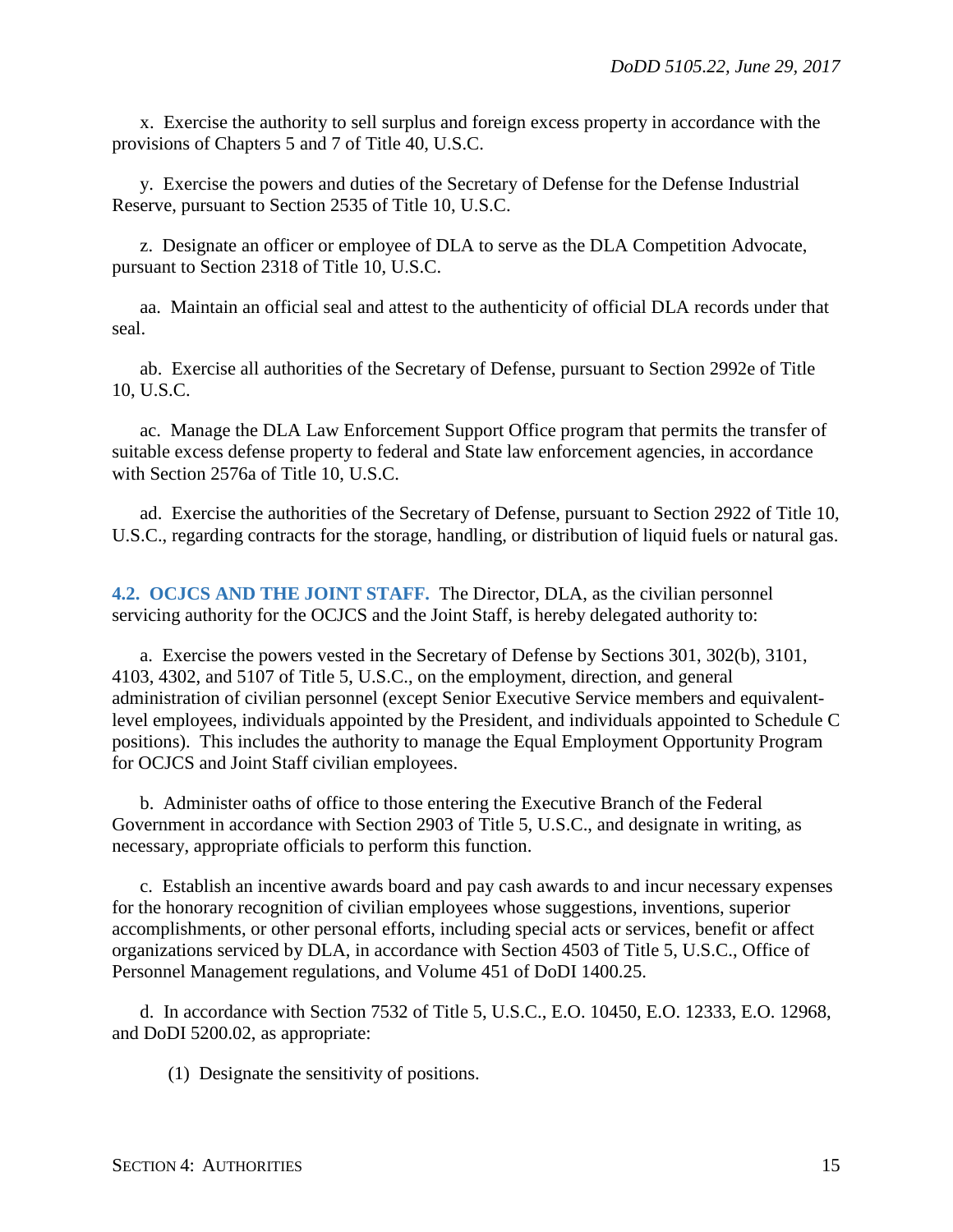(2) Authorize, in case of emergency, the appointment of a person to a sensitive position in the OCJCS or the Joint Staff for a limited time even though a full field investigation or other appropriate investigation has not been completed.

(3) Initiate personnel security inquiries and, if necessary for national security, suspend, revoke, or order a security clearance for personnel detailed to or employed by the OCJCS and the Joint Staff. In accordance with Part 731 of Title 5, Code of Federal Regulations; E.O. 13467; E.O. 13488; and Volumes 731 and 1403 of DoDI 1400.25, identify the risk designation (suitability/fitness) of the position; conduct appropriate investigations; and refer cases that cannot be favorably determined to the hiring organization for suitability or fitness adjudication.

e. Authorize the suspension or termination of OCJCS and Joint Staff civilian employees in the interest of national security.

f. Employ temporary or intermittent experts or consultants for the performance of functions, pursuant to Sections 173 and 174 of Title 10, U.S.C., and Section 3109(b) of Title 5, U.S.C.

g. Provide suitability and fitness for duty determinations for personnel detailed to or employed by the OCJCS and the Joint Staff.

h. Enter into support and service agreements with other DoD Components or federal agencies, as required, for the effective performance of these responsibilities and functions.

i. Fix rates of pay for wage grade employees exempted from the Classification Act of 1949 by Section 5102 of Title 5, U.S.C., on the basis of rates established under the federal wage system and expend funding for civilian employee training.

**4.3. REDELEGATION.** The Director, DLA, may redelegate these authorities as appropriate, and in writing, except as otherwise specifically indicated in this issuance or as otherwise provided by law or regulation.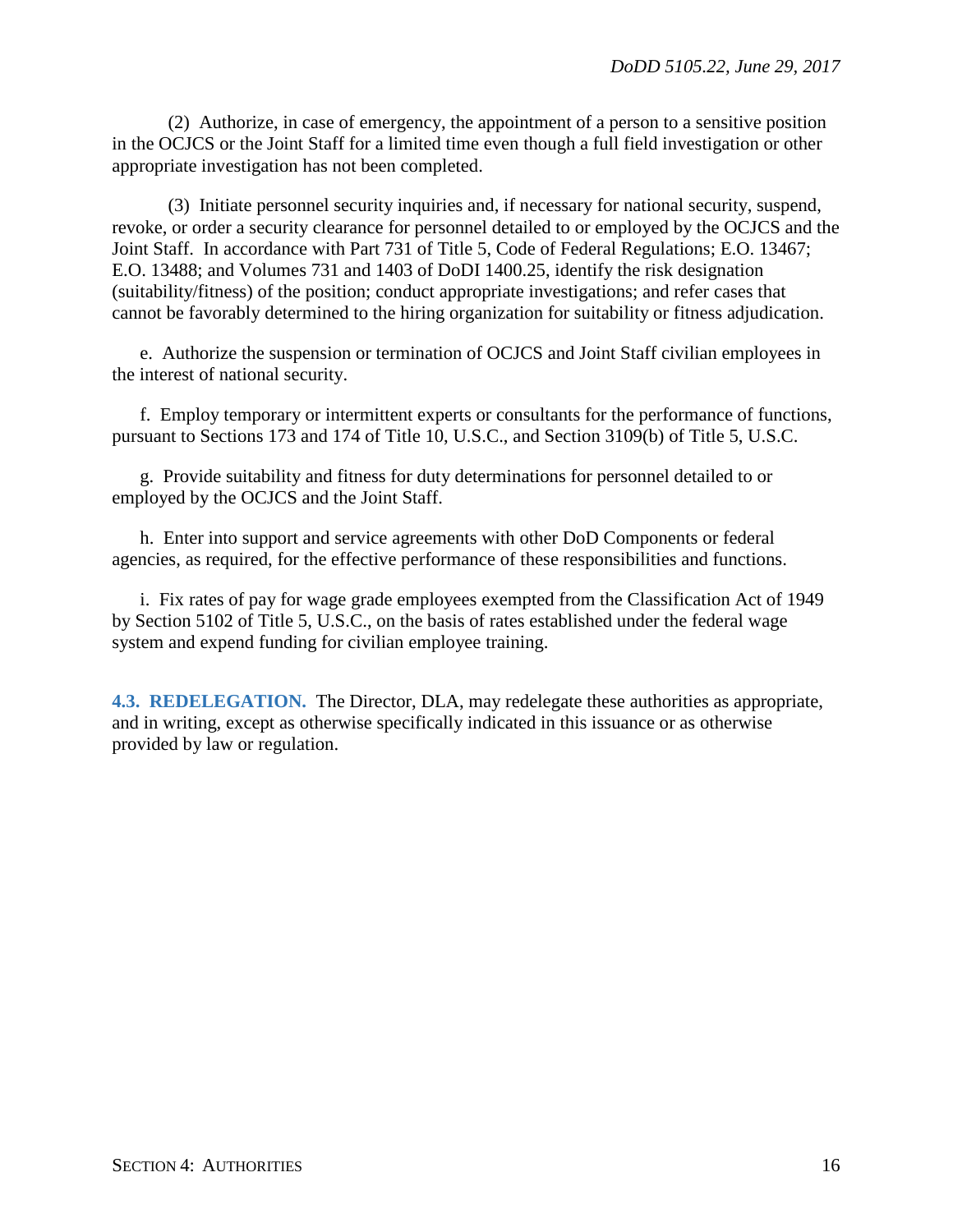### **SECTION 5: ADMINISTRATION**

#### **5.1. DIRECTOR, DLA.** The Director, DLA:

a. Is an active duty, commissioned officer in the Armed Forces of the United States of general or flag grade, recommended to the President by the Secretary of Defense with the advice of the CJCS and the USD(AT&L).

b. Ensures programming, budgeting, funding, auditing, accounting, pricing, and reporting activities of DLA are in accordance with the DoD Financial Management Regulations and established DoD policy and procedures.

**5.2. SECRETARIES OF THE MILDEPS.** The Secretaries of the MilDeps assign military active duty and reserve personnel to DLA according to approved authorizations and established procedures for assignment to joint duty.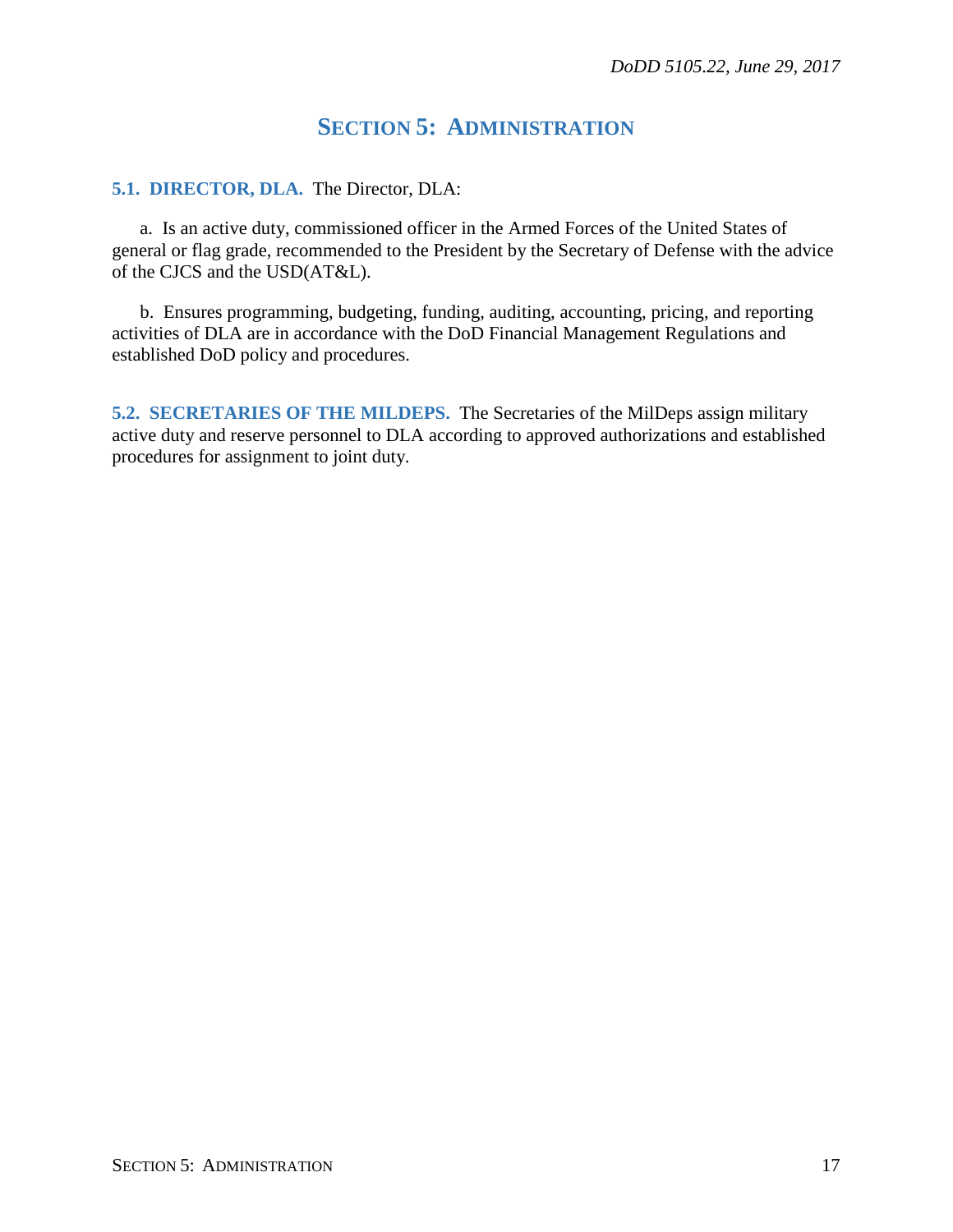### **GLOSSARY**

#### **G.1. ACRONYMS.**

| ASD(L&MR)    | Assistant Secretary of Defense for Logistics and Materiel Readiness      |
|--------------|--------------------------------------------------------------------------|
| <b>CCDR</b>  | <b>Combatant Commander</b>                                               |
| <b>CCMD</b>  | <b>Combatant Command</b>                                                 |
| <b>CJCS</b>  | Chairman of the Joint Chiefs of Staff                                    |
| <b>CSA</b>   | <b>Combat Support Agency</b>                                             |
| <b>DFARS</b> | Defense Federal Acquisition Regulation Supplement                        |
| <b>DLA</b>   | Defense Logistics Agency                                                 |
| <b>DoDD</b>  | DoD directive                                                            |
| DoD EA       | DoD Executive Agent                                                      |
| DoDI         | DoD instruction                                                          |
| <b>DoDM</b>  | DoD manual                                                               |
| <b>DRC</b>   | <b>DLA Regional Commands</b>                                             |
| <b>DST</b>   | <b>DLA Support Team</b>                                                  |
| E.O.         | <b>Executive order</b>                                                   |
| <b>FAR</b>   | <b>Federal Acquisition Regulation</b>                                    |
| <b>GFM</b>   | <b>Global Force Management</b>                                           |
| <b>GSA</b>   | <b>General Services Administration</b>                                   |
| <b>JCASO</b> | Joint Contingency Acquisition Support Office                             |
| MilDeps      | <b>Military Departments</b>                                              |
| <b>OCJCS</b> | Office of the Chairman of the Joint Chiefs of Staff                      |
| <b>OCS</b>   | <b>Operational Contract Support</b>                                      |
| <b>OPCON</b> | operational control                                                      |
| U.S.C.       | <b>United States Code</b>                                                |
| USD(AT&L)    | Under Secretary of Defense for Acquisition, Technology, and<br>Logistics |

**G.2. DEFINITION.** This term and its definition is for the purpose of this issuance.

**equipment.** Any item needed to equip an individual or organization in the performance of counter-drug, homeland security, and emergency response activities. Pursuant to Section 381(d)(3) of Title 10, U.S.C., the term does not include any equipment that the DoD does not procure for its own purposes, and, in the case of equipment for homeland security activities, does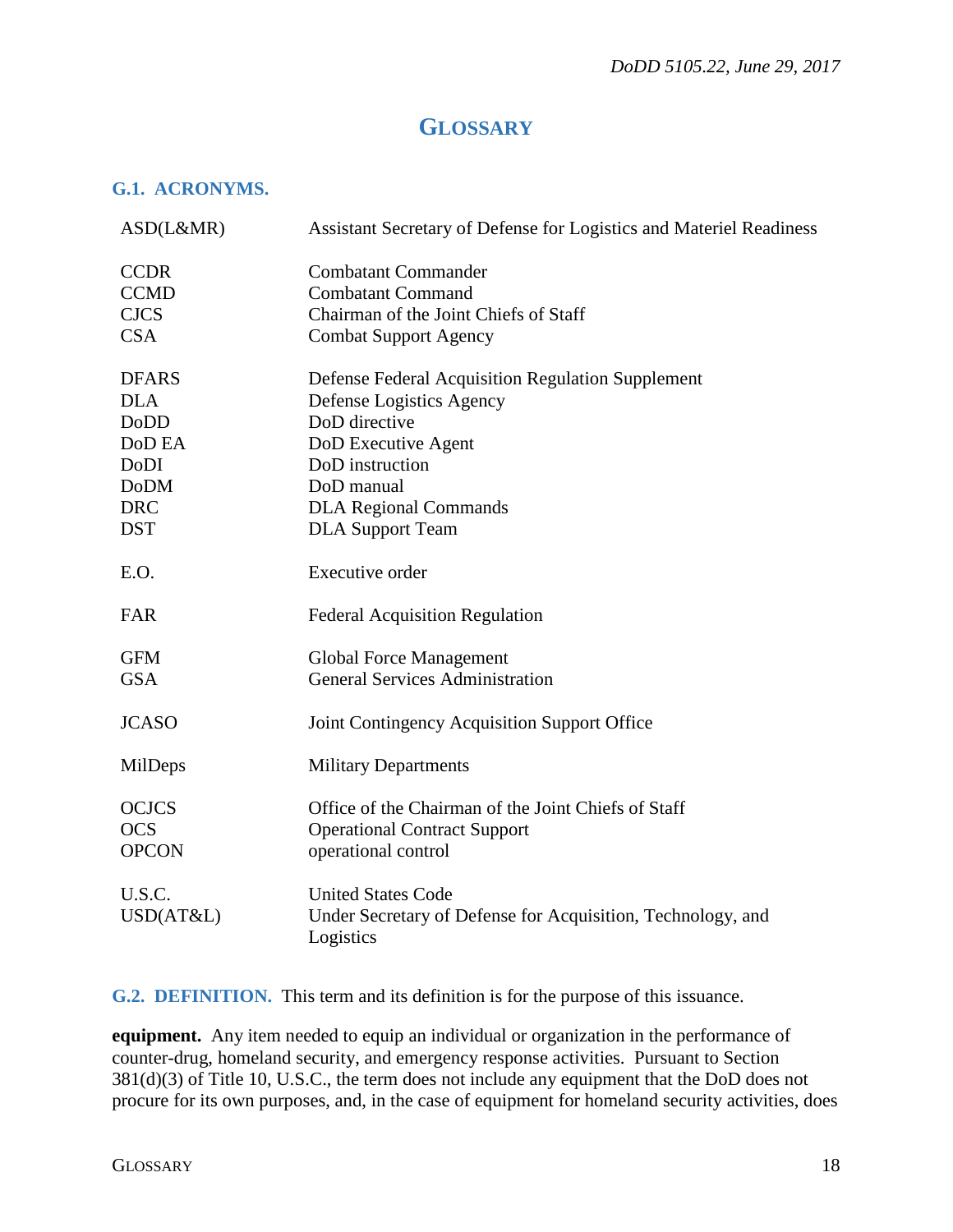not include any equipment that is not found on the Authorized Equipment List published by the Department of Homeland Security. As such, Meals, Ready-to-Eat are included.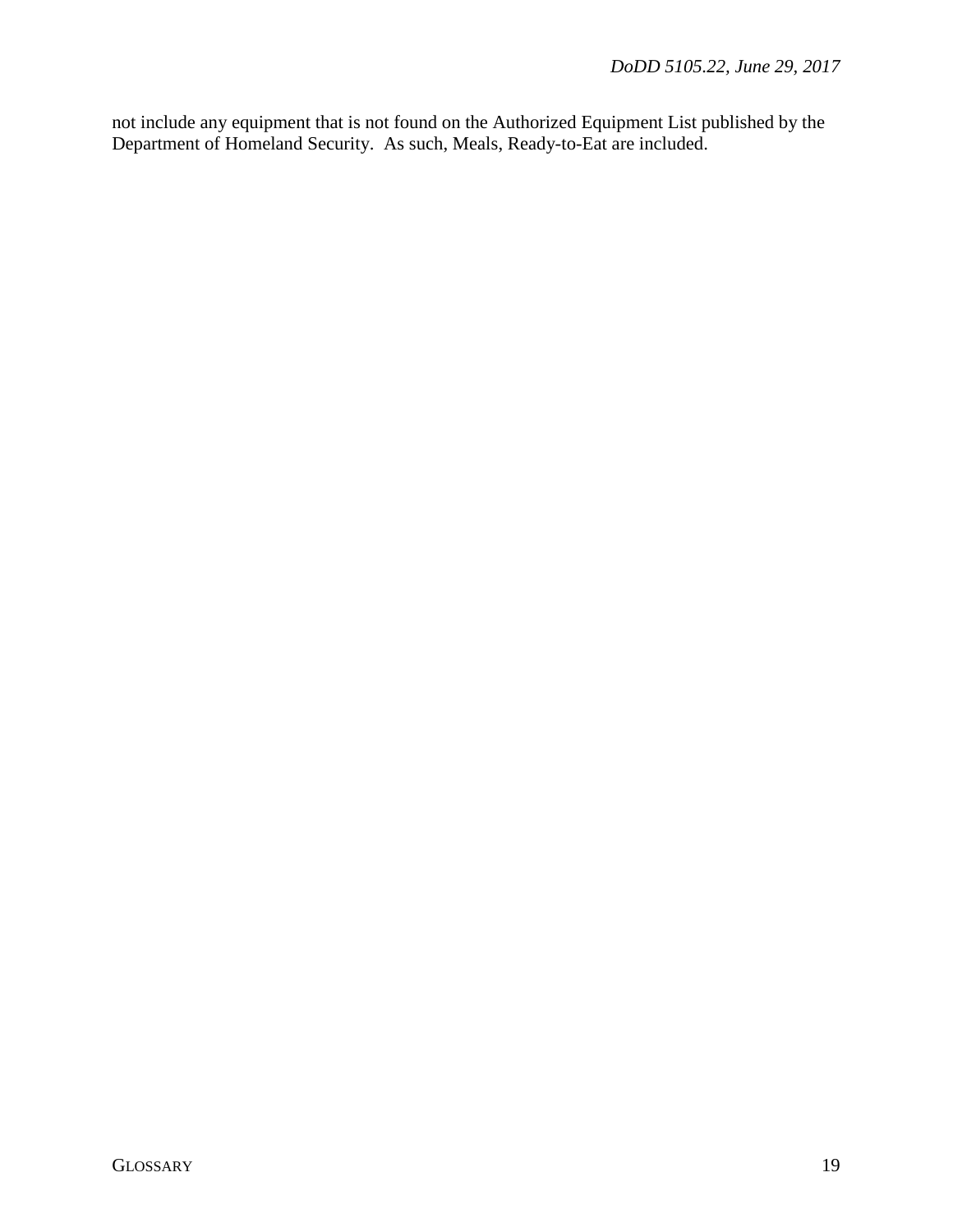#### **REFERENCES**

- Code of Federal Regulations, Title 5
- Defense Federal Acquisition Regulation Supplement, current edition
- DoD 7000.14-R, "Department of Defense Financial Management Regulations (FMRs)," dates vary by volume
- DoD Directive 3000.06, "Combat Support Agencies (CSAs)," June 27, 2013, as amended
- DoD Directive 5100.01, "Functions of the Department of Defense and Its Major Components," December 21, 2010
- DoD Directive 5101.1, "DoD Executive Agent," September 3, 2002, as amended
- DoD Directive 5101.8, "DoD Executive Agent (DoD EA) for Bulk Petroleum," August 11, 2004
- DoD Directive 5101.09E, "Class VIIIA Medical Materiel Supply Management," September 29, 2015
- DoD Directive 5101.10E, "DoD Executive Agent (EA) for Subsistence," October 26, 2015
- DoD Directive 5101.12E, "DoD Executive Agent (EA) for Construction and Barrier Materiel," January 9, 2015
- DoD Directive 5134.01, "Under Secretary of Defense for Acquisition, Technology, and Logistics (USD(AT&L))," December 9, 2005, as amended
- DoD Directive 5134.12, "Assistant Secretary of Defense for Logistics and Materiel Readiness (ASD(L&MR))," May 25, 2000, as amended
- DoD Directive 5530.3, "International Agreements," June 11, 1987, as amended
- DoD Directive 8190.01E, "Defense Logistics Management Standards (DLMS)," January 9, 2015
- DoD Instruction 1400.25, Volume 451, "DoD Civilian Personnel Management System: Awards," November 4, 2013
- DoD Instruction 1400.25, Volume 731, "DoD Civilian Personnel Management System: Suitability and Fitness Adjudication For Civilian Employees," August 24, 2012
- DoD Instruction 1400.25, Volume 1403, "DoD Civilian Personnel Management System: Nonappropriated Fund (NAF) Employment," March 20, 2015
- DoD Instruction 2000.12, "DoD Antiterrorism (AT) Program," March 1, 2012, as amended
- DoD Instruction 2205.02, "Humanitarian and Civic Assistance (HCA) Activities," June 23, 2014, as amended
- DoD Instruction 4000.19, "Support Agreements," April 25, 2013
- DoD Instruction 4140.25, "DoD Management Policy for Energy Commodities and Related Services," June 25, 2015
- DoD Instruction 4140.63, "Management of DoD Clothing and Textiles (Class II)," April 12, 2017
- DoD Instruction 4160.28, "DoD Demilitarization (DEMIL) Program," April 7, 2011
- DoD Instruction 4170.11, "Installation Energy Management," December 11, 2009, as amended
- DoD Instruction 5000.35, "Defense Acquisition Regulations (DAR) System," October 21, 2008
- DoD Instruction 5015.02, "DoD Records Management Program," February 24, 2015

DoD Instruction 5025.01, "DoD Issuances Program," August 1, 2016, as amended

REFERENCES 20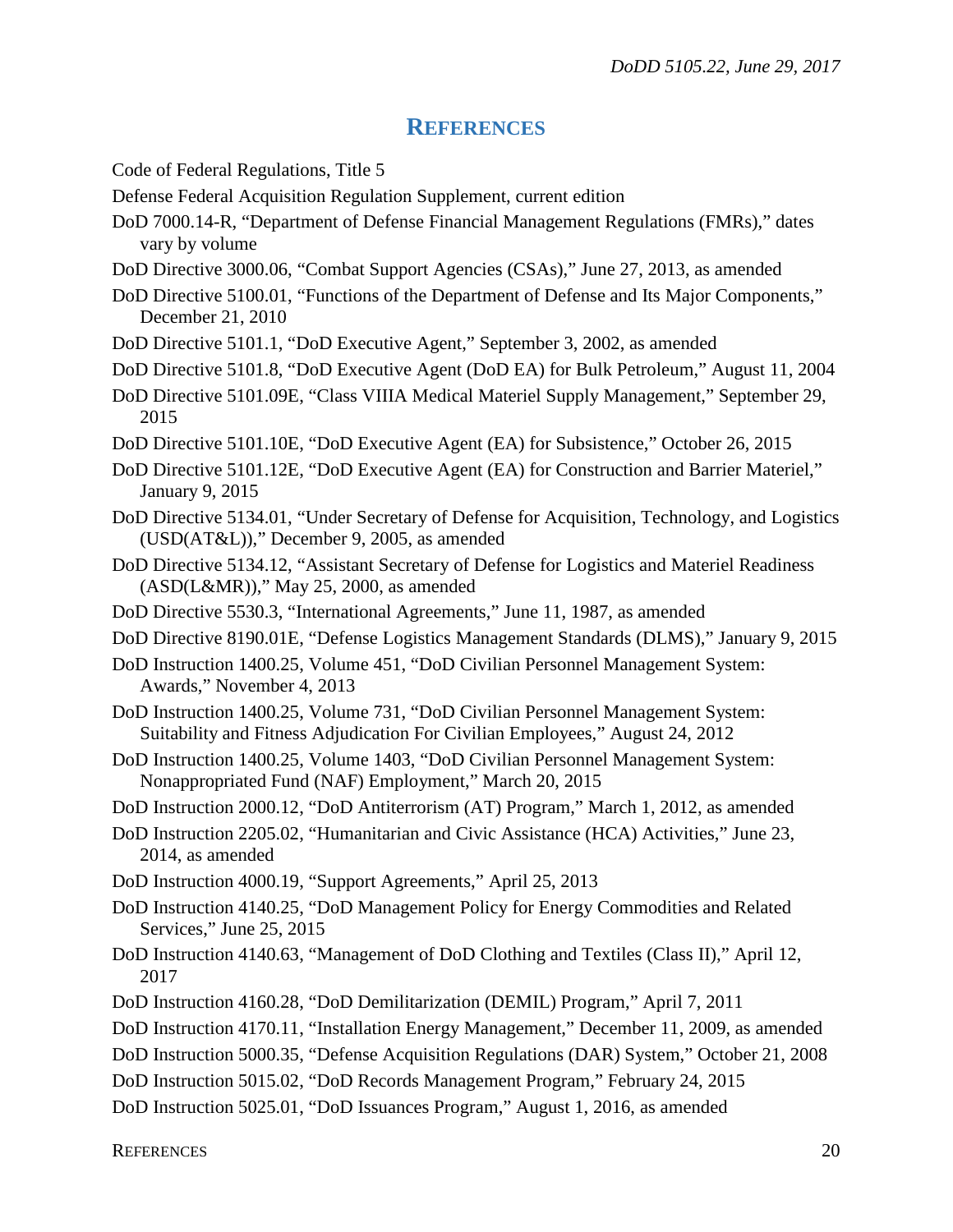- DoD Instruction 5105.04, "Department of Defense Federal Advisory Committee Management Program," August 6, 2007
- DoD Instruction 5105.18, "DoD Intergovernmental and Intragovernmental Committee Management Program," July 10, 2009, as amended
- DoD Instruction 5200.02, "DoD Personnel Security Program (PSP)," March 21, 2014, as amended
- DoD Instruction 5200.08, "Security of DoD Installations and Resources and the DoD Physical Security Review Board (PSRB)," December 10, 2005, as amended
- DoD Instruction 5330.03, "Defense Logistics Agency (DLA) Document Services," February 8, 2006, as amended
- DoD Instruction 8910.01, "Information Collection and Reporting," May 19, 2014
- DoD Manual 4140.01, Volume 3, "DoD Supply Chain Materiel Management Procedures: Materiel Sourcing," February 10, 2014, as amended
- DoD Manual 4140.25-M, "DoD Management of Bulk Petroleum Products, Natural Gas, and Coal," dates vary by volume
- DoD Manual 4140.26-M, "DoD Integrated Materiel Management (IMM) for Consumable Items," dates vary by volume
- DoD Manual 4160.21, "Defense Material Disposition," dates vary by volume
- DoD Manual 5200.02, "Procedures for the DoD Personnel Security Program (PSP)," April 3, 2017
- Executive Order 10450, "Security Requirements for Government Employment," April 27, 1953, as amended
- Executive Order 12333, "United States Intelligence Activities," December 4, 1981
- Executive Order 12626, "National Defense Stockpile Manager," February 25, 1988
- Executive Order 12968, "Access to Classified Information," August 2, 1995
- Executive Order 13467, "Reforming Processes Related to Suitability for Government Employment, Fitness for Contractor Employees, and Eligibility for Access to Classified National Security Information," July 2, 2008
- Executive Order 13488, "Granting Reciprocity on Excepted Service and Federal Contractor Employee Fitness and Reinvestigating Individuals in Positions of Public Trust," January 16, 2009
- Federal Acquisition Regulation, current edition
- Joint Travel Regulations, current edition
- United States Code, Title 5
- United States Code, Title 10
- United States Code, Title 26
- United States Code, Title 31
- United States Code, Title 37
- United States Code, Title 40
- United States Code, Title 42
- United States Code, Title 44